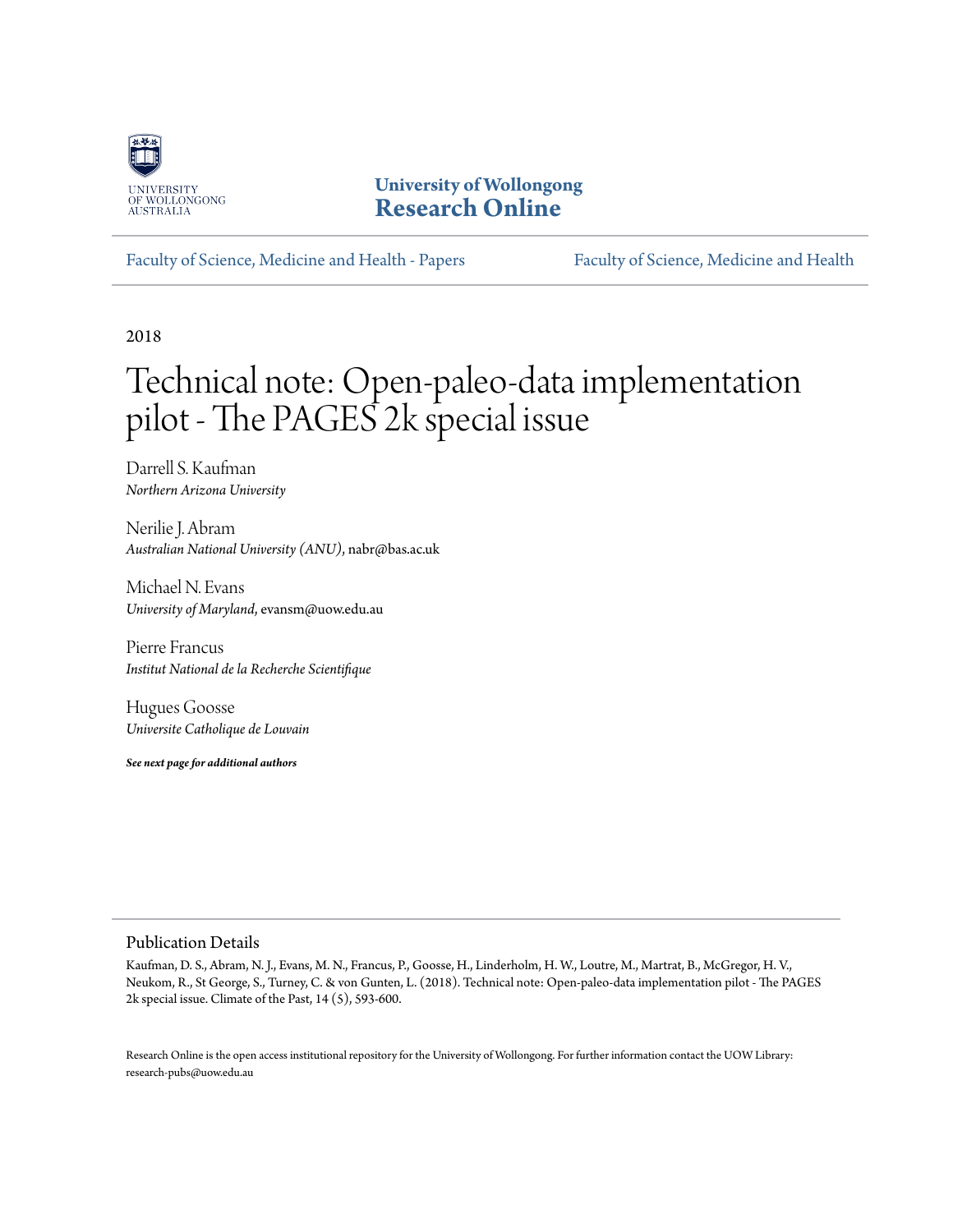## Technical note: Open-paleo-data implementation pilot - The PAGES 2k special issue

#### **Abstract**

Data stewardship is an essential element of the publication process. Knowing how to enact data polices that are described only in general terms can be difficult, however. Examples are needed to model the implementation of open-data polices in actual studies. Here we explain the procedure used to attain a high and consistent level of data stewardship across a special issue of the journal Climate of the Past. We discuss the challenges related to (1) determining which data are essential for public archival, (2) using data generated by others, and (3) understanding data citations. We anticipate that open-data sharing in paleo sciences will accelerate as the advantages become more evident and as practices that reduce data loss become the accepted convention.

#### **Disciplines**

Medicine and Health Sciences | Social and Behavioral Sciences

#### **Publication Details**

Kaufman, D. S., Abram, N. J., Evans, M. N., Francus, P., Goosse, H., Linderholm, H. W., Loutre, M., Martrat, B., McGregor, H. V., Neukom, R., St George, S., Turney, C. & von Gunten, L. (2018). Technical note: Openpaleo-data implementation pilot - The PAGES 2k special issue. Climate of the Past, 14 (5), 593-600.

#### **Authors**

Darrell S. Kaufman, Nerilie J. Abram, Michael N. Evans, Pierre Francus, Hugues Goosse, Hans W. Linderholm, Marie-France Loutre, Belen Martrat, Helen V. McGregor, Raphael Neukom, Scott St George, Christian Turney, and Lucien Von Gunten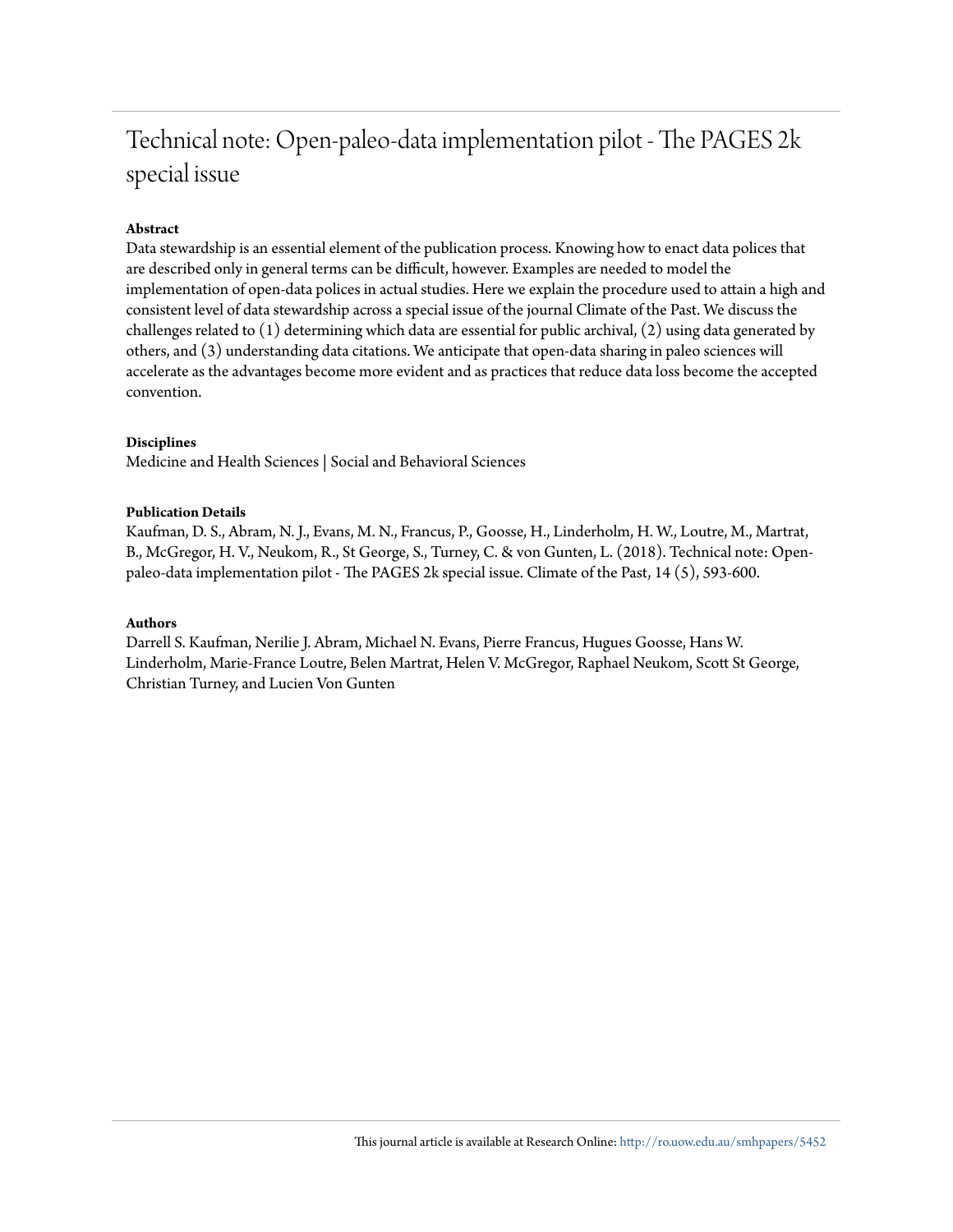<span id="page-2-1"></span>Clim. Past, 14, 593–600, 2018 https://doi.org/10.5194/cp-14-593-2018 © Author(s) 2018. This work is distributed under the Creative Commons Attribution 4.0 License.





### **Technical note: Open-paleo-data implementation pilot – the PAGES 2k special issue**

Darrell S. Kaufman<sup>[1](#page-2-0)</sup> and PAGES 2k special-issue editorial team<sup>[\\*](#page-2-0)</sup>

<sup>1</sup>School of Earth Sciences & Environmental Sustainability, Northern Arizona University, Flagstaff, USA \*A full list of authors and their affiliations appears at the end of the paper.

**Correspondence:** Darrell S. Kaufman (darrell.kaufman@nau.edu)

Received: 11 December 2017 – Discussion started: 19 December 2017 Accepted: 12 April 2018 – Published: 3 May 2018

<span id="page-2-0"></span>**Abstract.** Data stewardship is an essential element of the publication process. Knowing how to enact data polices that are described only in general terms can be difficult, however. Examples are needed to model the implementation of opendata polices in actual studies. Here we explain the procedure used to attain a high and consistent level of data stewardship across a special issue of the journal *Climate of the Past*. We discuss the challenges related to (1) determining which data are essential for public archival, (2) using data generated by others, and (3) understanding data citations. We anticipate that open-data sharing in paleo sciences will accelerate as the advantages become more evident and as practices that reduce data loss become the accepted convention.

#### **1 Introduction**

The benefit of open data for accelerating scientific discovery and safeguarding scientific integrity is widely recognized (e.g., Michener, 2015), but the procedures for making data readily available for future use are still being developed. The paleo-science community has a long history of pooling data to advance the understanding of global change. On the other hand, an unsettlingly low proportion of paleo-science articles published today include ready access to the underlying data and essential metadata. In a recent survey, only 25 % of earth scientists report that they transfer their data to public repositories (Stuart et al., 2018). The paleo-science community is currently in the early stages of adopting the relatively

new open-data policies established by major publishers<sup>1,2</sup>, research funders<sup>3,4</sup>, and government agencies<sup>5</sup> (citations selected from among many). Few examples are available that model best practices for open paleo data as part of scientific publication, and best practices are evolving rapidly along with the revolution in cyber-enabled data sharing. Considering the vast variety of data types inherent in paleo sciences, knowing how to apply generalized data policies in real situations is not always obvious. Funding agencies and journals have set guidelines and requirements, but scientific communities must develop the protocols to make data readily and intelligently reusable (Kattge et al., 2014; McNutt et al., 2016). Motivation from the research community is needed to drive the open-data revolution (Molloy, 2011; Lemprière, 2017).

Transferring data to a public repository as soon as they are generated is ideal in many situations as part of a project's comprehensive data management<sup>6</sup>; nevertheless, publication will always be a key high-value stage for data stewardship. This is because publications are. . .

<sup>2</sup>[http://www.nature.com/authors/policies/availability.html,](http://www.nature.com/authors/policies/availability.html) last access: 28 April 2018

<sup>1</sup>[https://publications.agu.org/author-resource-center/](https://publications.agu.org/author-resource-center/publication-policies/data-policy/) [publication-policies/data-policy/,](https://publications.agu.org/author-resource-center/publication-policies/data-policy/) last access: 28 April 2018

<sup>3</sup>[https://www.nsf.gov/bfa/dias/policy/dmp.jsp,](https://www.nsf.gov/bfa/dias/policy/dmp.jsp) last access: 28 April 2018

<sup>4</sup>[https://erc.europa.eu/funding-and-grants/managing-project/](https://erc.europa.eu/funding-and-grants/managing-project/open-access) [open-access,](https://erc.europa.eu/funding-and-grants/managing-project/open-access) last access: 28 April 2018

<sup>5</sup>[https://www2.usgs.gov/datamanagement/share.php,](https://www2.usgs.gov/datamanagement/share.php) last access: 28 April 2018

<sup>&</sup>lt;sup>6</sup>[https://www.dataone.org/sites/all/documents/DataONE\\_BP\\_](https://www.dataone.org/sites/all/documents/DataONE_BP_Primer_020212.pdf) [Primer\\_020212.pdf,](https://www.dataone.org/sites/all/documents/DataONE_BP_Primer_020212.pdf) last access: 28 April 2018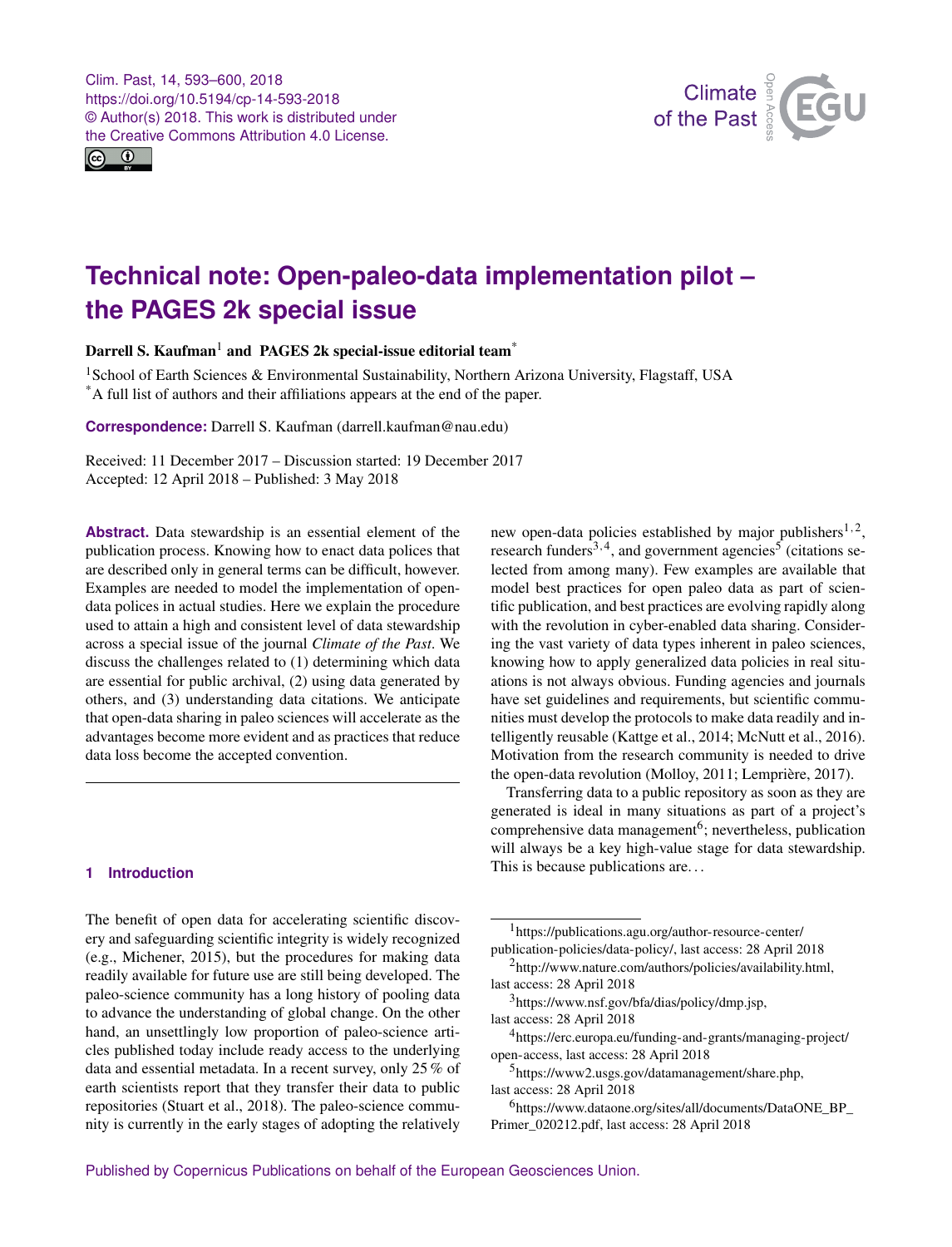. . . *incentivized.* Compliance with policies can be enforced by editors who determine when papers are ready for publication. There are few other points of control and reward associated with data stewardship.

...*the last stop*. Publication typically marks the termination of a study, and it is often the final pragmatic point in the life cycle of a study to transfer the underlying data to a repository before the familiarity with the data and the incentive to archive them fade. Without proper curation in a public repository, the ability to locate data diminishes rapidly after publication, even for articles that had purported to make the associated data available (Vines et al., 2014).

. . . *quality controlled.* As authors analyze data in final preparation of their publication, errors might be exposed. Following submission, peer reviewers and editors of a journal article can help to double check the accuracy of the data and metadata as part of the review and production process.

. . . *designed to maximize exposure.* Authors striving to enhance the impact and visibility of their study are receptive to input from peer reviewers and journal editors who can help guide authors toward making their data more easily discoverable and reusable. Articles that make the underlying data easily discoverable and reusable have been shown to benefit from a higher rate of citation (Piwowar and Vision, 2013).

. . .*required before a peer-reviewed interpretation (expert knowledge) is attached to a dataset.* For many studies, especially in paleoclimatology, the value of the underlying data is closely related to their interpretation. The most important data and metadata are typically those that are associated with a publication that describes them. Peer review can aid the interpretation of data and can help authors to identify the essential metadata. Encoding such peer-reviewed expert knowledge into an archived dataset is not possible prior to publication, but is necessary to facilitate the intelligent reuse of the data.

. . . *a means for data rescue*. Most paleoclimate studies compare their results with those from related study areas or data types. Often in paleo sciences, the digital data from the previously published studies are not available through public repositories. If the comparison with previous studies is the basis for a major conclusion, such as for a synthesis study, the authors of the succeeding publication can serve as data stewards by facilitating the transfer of data from previous publications to a public repository, with credit given to the original data generator. As part of this data rescue, authors can attach relevant metadata to valued previously published datasets to enable their discoverability and intelligent reuse.

As the paleo community's data resources continue to grow, compilations that summarize and curate large datasets are becoming increasingly useful (Kaufman, 2017). The Past Global Changes (PAGES) project is an international, community-driven effort that facilitates the development of data-intensive synthesis products in paleo sciences, and promotes long-term care of the community's data resources. PAGES research is primarily conducted by working groups whose primary scientific goals are often based on an original global-scale data synthesis product (e.g., PAGES 2k Consortium, 2017a, b). Themes that involve multiple working groups are coordinated through PAGES' "integrative activities," of which data stewardship<sup>7</sup> is currently one. The data stewardship activity has developed guidelines for open-data sharing<sup>8</sup> and has facilitated the creation of community-based data products that comprise well-described global datasets accessible through public repositories.

The purpose of this technical note is to describe the procedure used to implement the PAGES data-sharing policy and to attain a high and consistent level of data stewardship throughout the special issue of *Climate of the Past*, "Climate of the past 2000 years: regional and trans-regional syntheses" (McGregor et al., 2016), hereafter, the PAGES 2k special issue. This same procedure was subsequently implemented through the PAGES Young Scientists Meeting (Loutre et al., 2017) special issue of the journal. We highlight key challenges and approaches to overcoming the challenges. Rather than discussing the merits of open-data sharing, we focus on the implementation of open-data policies. Readers may refer to the interactive discussion<sup>9</sup> associated with this note for comments and replies that include concerns about, and support for, sharing data. This technical note contributes to a large number of related efforts now underway and expanding across the earth sciences to promote open-data principles. Prominent among these is the "Enabling FAIR Data Project"10, a major international effort moving forward earnestly (Stall et al., 2018) to promote data that are Findable, Accessible, Interoperable and Reusable (FAIR; Wilkinson et al., 2016), with many journals preparing to switch from open-data policies that are recommended to those that are required. This note documents how, as editors and reviewers, we enacted such a switch and what we learned in the process (Fig. 1).

<sup>&</sup>lt;sup>7</sup>[http://pastglobalchanges.org/ini/int-act/data-stewardship,](http://pastglobalchanges.org/ini/int-act/data-stewardship) last access: 28 April 2018

<sup>8</sup>[http://pastglobalchanges.org/my-pages/data/data-guidelines,](http://pastglobalchanges.org/my-pages/data/data-guidelines) last access: 28 April 2018

<sup>9</sup>https://doi.org[/10.5194/cp-2017-157](https://doi.org/10.5194/cp-2017-157)

<sup>10</sup>[http://www.copdess.org/home/enabling-fair-data-project/,](http://www.copdess.org/home/enabling-fair-data-project/) last access: 28 April 2018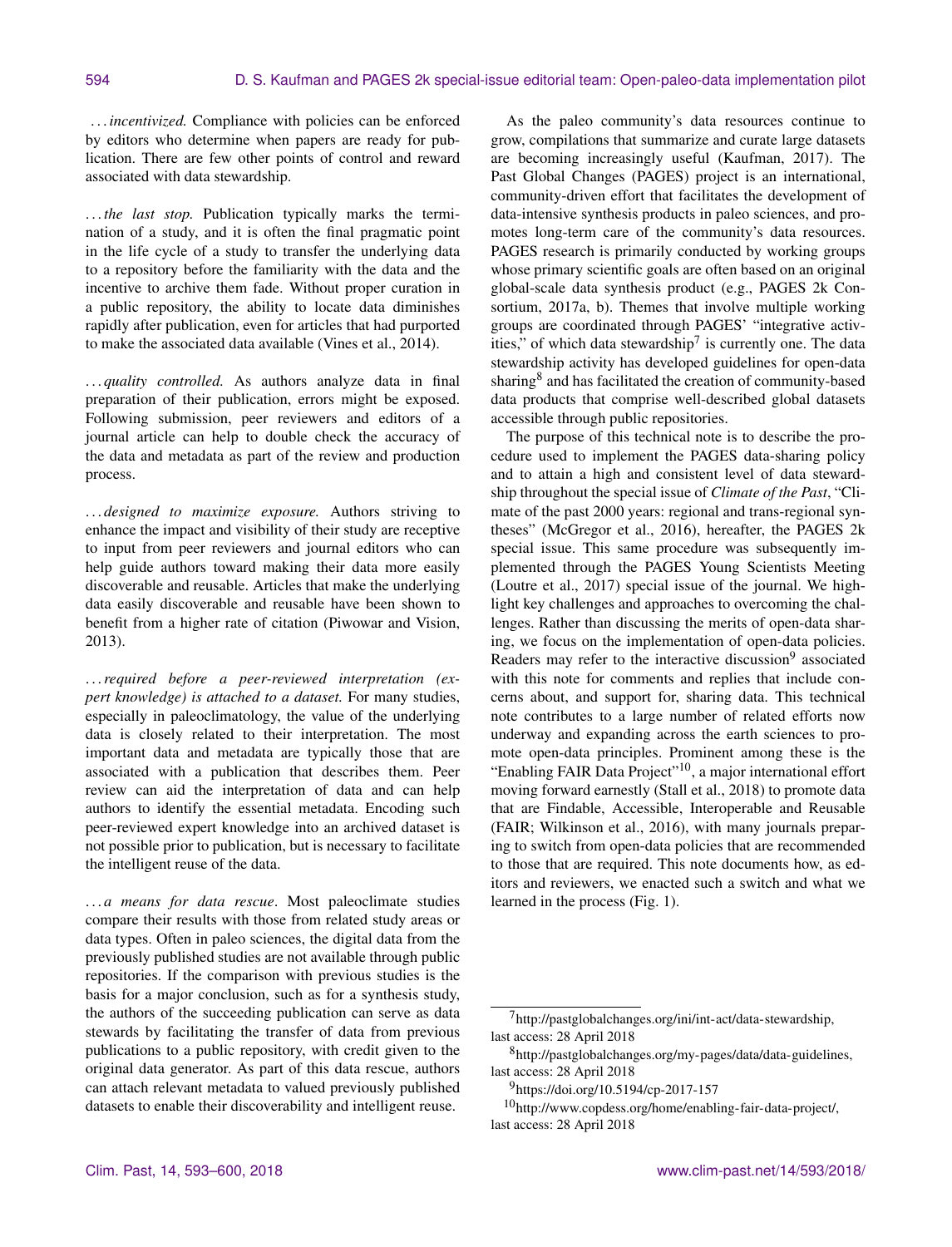| <b>Major steps</b> | Reaffirm the goals<br>of relevant policies<br>- specify what is required<br>vs. what is recommended<br>- provide examples of<br>best practices<br>- require 'data availability'<br>section with submission | Review manuscripts for data<br>accessibility<br>- data availability section<br>- tables and figures<br>- input data: data needed to validate<br>the primary conclusions<br>- output data: primary outcomes,<br>especially those favored by the author | Work with authors<br>on data stewardship<br>prior to acceptance<br>- review revised version of<br>datasets and data citations<br>- confirm transfer of<br>curated data to repository |
|--------------------|------------------------------------------------------------------------------------------------------------------------------------------------------------------------------------------------------------|-------------------------------------------------------------------------------------------------------------------------------------------------------------------------------------------------------------------------------------------------------|--------------------------------------------------------------------------------------------------------------------------------------------------------------------------------------|
| Challenges         | <b>Understanding how</b><br>to cite data<br>- distinction compared to<br>bibliographic citation<br>- components, placement                                                                                 | Determining which data are<br>essential to cite and archive<br>- evaluate in context of study's unique<br>contribution<br>- consult discipline experts                                                                                                | Using data generated<br>by other researchers<br>- facilitate data rescue<br>- address ownership, credit<br>and timing issues                                                         |

Figure 1. Summary of editor and reviewer roles in implementing open data as part of publication.

#### **2 Procedure for implementing the open-paleo-data policy**

#### 2.1 Reaffirm the intent and goals of relevant policies

The editorial team of the PAGES 2k special issue viewed the compendium as an opportunity to work with motivated authors to model best practices for open data associated with publication, despite the additional work required for both authors and editors, and despite the lack of an established roadmap. To begin, the goals of the data stewardship activity were discussed with the journal publisher, Copernicus Publications, who endorsed our enforcement of the journal's data policy. A notice was sent to prospective authors of the special issue to explain the rationale and process for the data stewardship effort and to remind them of the relatively high standard as stated in the journal's<sup>11</sup> and PAGES'<sup>8</sup> data policies. Most importantly, rather than *recommending* that the underlying data be made available, papers accepted to the special issue were *required* to make the data available. This critical point could not be reiterated enough, even though the PAGES 2k community has long recognized and reaffirmed the requirement to make all data used in its products available publicly. As journals move toward enforcing open-data practices, the specific requirements will need be made explicit as part of the information to prospective authors.

#### 2.2 Review manuscripts for data accessibility

Submissions that did not include the required data availability statement were returned to authors with guidelines on how to prepare the statement prior to resubmitting. Once accepted to the Discussion phase, the editorial team reviewed the data contained in each manuscript. Generally, the most important data were presented in figures and tables, providing a focus for the data review. The editorial team identified the most relevant datasets of two general types: (1) data described in previous publications, including data-reanalysis products, and third-party unpublished data ("input data"), and (2) data generated as an outcome of the study ("output data"). The editorial team used the information presented in the data availability statement and elsewhere in the manuscript to locate the datasets as described, sometimes unsuccessfully. Missing or inaccessible data were specified in a data-review comment, which was prepared by the editorial team and then posted as part of the public interactive discussion. Authors were asked to transfer all datasets that were not easily accessible to a community-recognized public data repository, and to cite the dataset using the persistent identifier issued by the repository. Authors were asked to reply to the data-review comment as part of the public interactive discussion, as a matter of record for the publication. The data-review comments and author replies for each discussion paper of the PAGES 2k special issue are available on the journal's website (McGregor et al., 2016; see "peer review" tabs); readers interested in the types and level of guidance provided by us to the authors are encouraged to read our data-review comments, or those from the PAGES Young Scientists Meeting (Loutre et al., 2017) special issue of the journal. Each article serves as a some-

<sup>11</sup>[https://www.climate-of-the-past.net/about/data\\_policy.html,](https://www.climate-of-the-past.net/about/data_policy.html) [https://publications.copernicus.org/services/data\\_policy.html,](https://publications.copernicus.org/services/data_policy.html) last access: 28 April 2018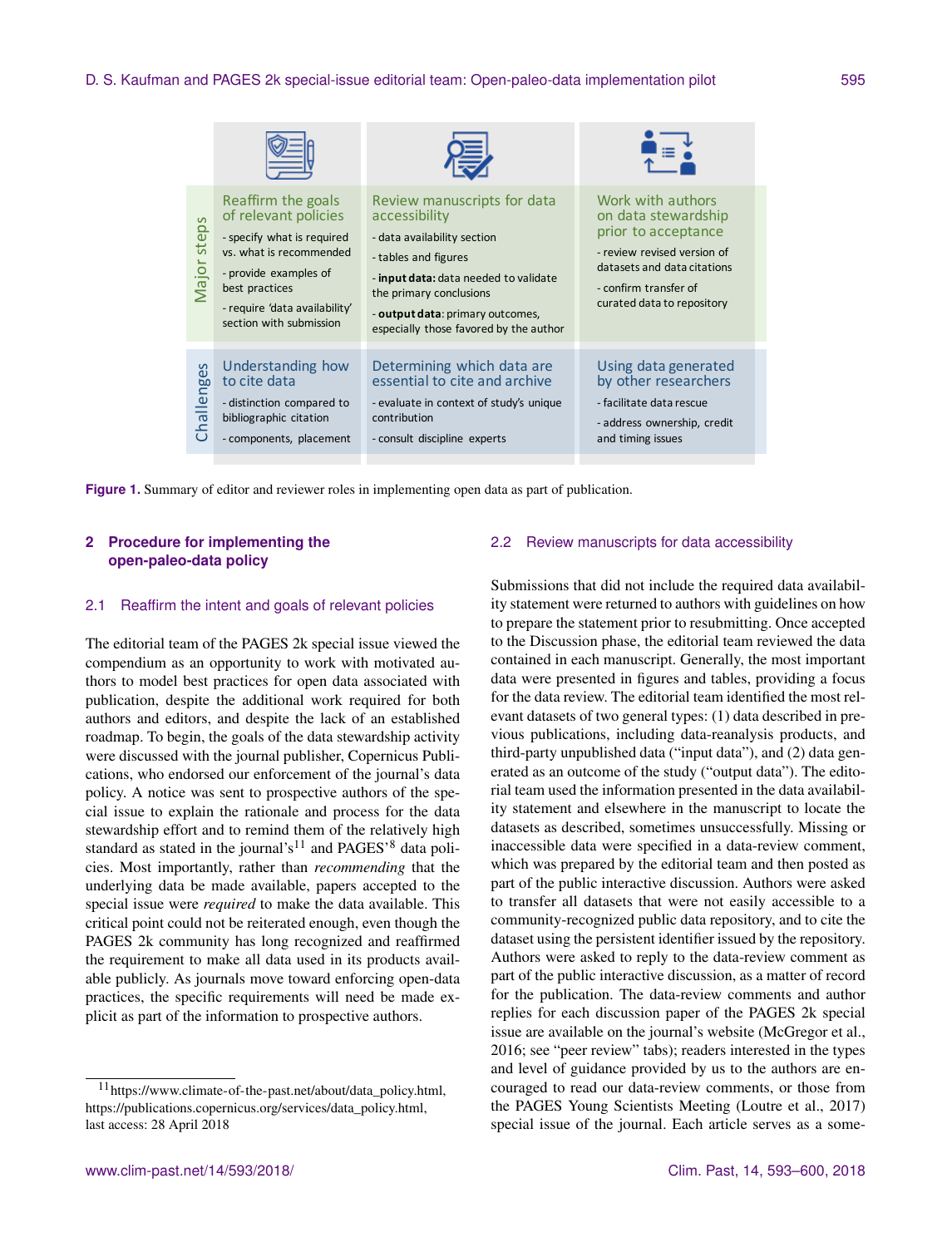what different use case involving various distinct data types and circumstances.

#### 2.3 Work with authors to meet the data-stewardship standards

A few authors expressed concerns about releasing data provided to them from other scientists or about making digital versions of their output data available. These views were among those revealed by extensive surveys that explore datasharing practices and attitudes among scientists (Stuart et al., 2018; Schmidt et al., 2016; Tenopir et al., 2011) and are addressed in the interactive discussion<sup>9</sup> associated with this note. The vast majority of authors were amenable to making the modifications specified by the editorial team. Once manuscripts were revised to address the data-review comments, they were again evaluated by the editorial team, with the primary focus on the data availability statement and the data citations. Papers were accepted only after all of the input and output data had been properly archived and reviewed for completeness by the editorial team. This stage required coordination between the author, editor, publisher, and data repository, with somewhat different procedures used for each case. Some repositories allowed reviewers to privately access submitted data prior to public release and others could set up a shell to receive the data, and the data were circulated by the author to reviewers and the repository in preparation for publication. Whatever the exact procedure, the intent was for authors to make their datasets available to reviewers and to transfer their data to a public repository prior to final acceptance of the article.

For the special issue, we discouraged the use of supplements as the sole data repository. Unlike articles, supplementary files are archived only on the publisher's in-house servers. Many authors did include data supplements, but also archived their data in a long-term data repository. There are several other advantages to doing this: (1) the dataset can be updated and versioned through data repositories, whereas a supplement is static; (2) the data are generally more discoverable and, with the proper metadata, more reusable when curated through a community-based repository; (3) there is an opportunity to credit data generators who might not be an author on the publication.

#### **3 Challenges**

#### 3.1 Determining which data are "essential"

There are practical limits to what can or should be made readily open (Williams, 2018). Deciding which data are important to make available for reuse was not always obvious to us or to the authors. Not all of the data presented in a publication were necessarily essential for reproducing the study results, and some might not be useful for future researchers. While there may be unforeseen potential uses of data, requiring authors to archive data that have little bearing on the primary outcome of a study can be onerous and pointless. Instead, the utility of each dataset was evaluated in the context of the unique contribution of the particular study. Discussions among the editorial team, which included disciplinary specialists, were frequently needed to judge the significance of particular datasets and to help authors prioritize their data management effort.

#### 3.1.1 Output data

The most important outcomes of the study were usually clear, and the resulting datasets that comprise those outcomes were easy to identify. They constituted the data that future users might need to compare their data with similar data, or to test the sensitivity of the results to different assumptions, or to incorporate the data into a future data synthesis. Some manuscripts included various renditions of the output data, such as the outcomes of different sensitivity experiments or different data-processing routines, such as levels of smoothing. In these cases, the version that was favored by the author and the one that most likely would be reused in future research was identified as the top priority for archival. Studies often presented multiple datasets as the primary outcome; in this case, the entire suite of data was submitted to a data repository and a single landing page was used to organize the various datasets as a package under one link.

In addition to the data themselves (often time-series or spatial data), essential metadata needed to improve discoverability and facilitate the accurate reuse of the dataset were required to be included. What constitutes essential metadata for paleo data varies for different data types and purposes, and is different for data appearing for the first time in a new publication versus data that have been rescued from previous publications but were never transferred to a public repository. An effort to advance paleo-data standards, especially for those associated with paleoclimate proxies, is underway through the NSF-EarthCube-supported LinkedEarth project<sup>12</sup> (Khider et al., 2017). Policies and standards for the availability of computer code are less developed, but are being addressed by some modeling-focused publications (e.g., Copernicus' journal, *Geoscientific Model Development*13).

#### 3.1.2 Input data

Identifying the essential input data used in a study was often less obvious. If a particular dataset was necessary to reproduce the primary results of the study, it was considered essential and therefore necessary to make it available through a public repository. Most of the results from previous studies that were mentioned as supporting information, but not analyzed or featured graphically, were deemed non-essential

<sup>12</sup>[http://linked.earth,](http://linked.earth) last access: 28 April 2018

<sup>13</sup>[https://www.geoscientific-model-development.net/about/](https://www.geoscientific-model-development.net/about/code_and_data_policy.html) [code\\_and\\_data\\_policy.html,](https://www.geoscientific-model-development.net/about/code_and_data_policy.html) last access: 28 April 2018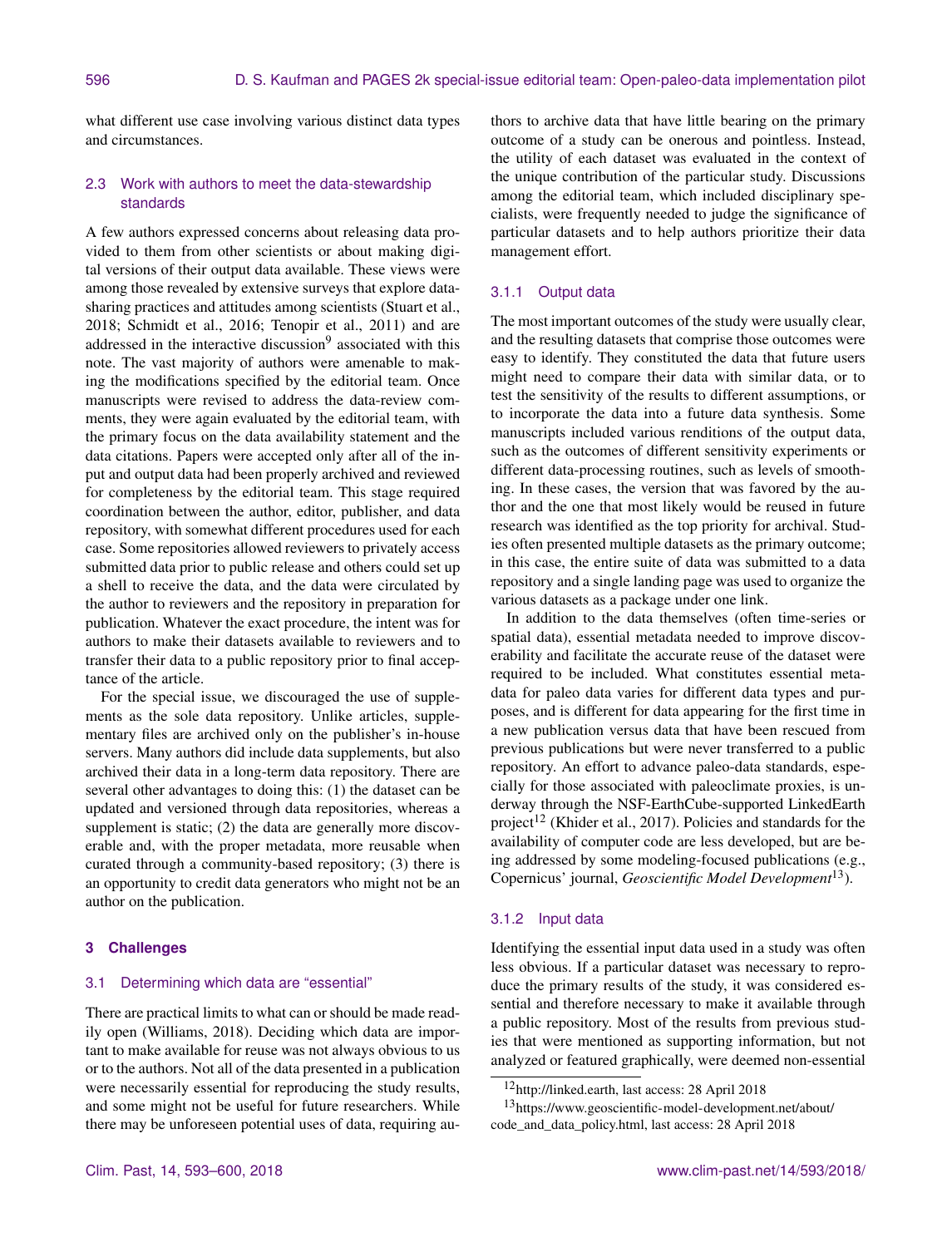to the primary outcome of a study, and therefore a bibliographic citation sufficed. Most papers included a discussion and figure that compared the outcome of the study with previously published data. The original publications were cited, but their underlying digital data were not always available. In this case, the editorial team considered whether the implications of the data comparison were central to the conclusions of the study, or, in the case of review papers and data syntheses, whether the data summaries would be valuable for future researchers. If so, the editorial team asked the authors to make the previously published data available through a public repository.

#### 3.2 Using data generated by other researchers (third-party data)

Using data that are already available through a public repository is straightforward; relying on non-archived data, in contrast, hinders transparency, reproducibility and reusability. This is common practice in paleo sciences because only some paleo data are presently available through public repositories. The studies describing the data are typically published and therefore the data are technically public, at least in graphical form. Rather than digitizing the data from the original publication and archiving the second-hand, degraded version, the editorial team asked authors to be stewards of the data assets that they used in their study by working with the original data generators to transfer the data and associated metadata to a public repository, with the goal of enhancing their discoverability and intelligent reuse by downstream scientists. In a few cases, the editorial team assisted with this data transfer.

All authors of the special issue agreed to follow the PAGES data policy<sup>8</sup>, which requires data to be made available at the time of publication. This policy ensures that each dataset has been vetted by peer review and stands on its own merits before it is accepted as input to a subsequent publication. In some cases, third-party data from the public domain that lacked an associated peer-reviewed publication were considered appropriate to include in a study. These datasets were associated with sufficient metadata for intelligent reuse and were attributable to the original data generator through a proper data citation. Third-party software tools used for data analysis and display were addressed similarly. In the undesirable situation when third-party data are being published for the first time, or for data that reside only in a graduate thesis, we suggest that an option to hold the data in trust by a repository for a limited embargo period could help protect first-use rights of data generators.

In one example of authors engaging data generators, Shuman et al. (2017a) synthesized data from 93 previously published proxy records of North American hydroclimatology, over half of which were not available through public archives. The digital data had been provided by the original data generators for the purpose of the synthesis. The authors compiled the data along with essential metadata gleaned

from the published articles describing the datasets. They input the data and metadata using the Linked PaleoData $14$ structure (LiPD; McKay and Emile-Geay, 2016). Once contained in LiPD format, the (meta)data could be automatically translated to the template used by the World Data Service (WDS) for Paleoclimatology (hosted by NOAA). These files were then sent to the original data generators for validation before transferring them to NOAA-WDS Paleoclimatology for long-term archival. Each curated dataset received a unique and persistent identifier, which was cited to credit the original data generators. In addition, as part of the contribution of their synthesis, Shuman et al. (2017b) compiled all 93 proxy records, including the metadata needed for accurate and consistent reuse of the data, into a single package of machine-readable files, including several serializations. These were posted on the landing page<sup>15</sup> along with the primary outcome of the synthesis.

Another approach to engaging data generators is a data publication. These focus on the data compilation itself, including a description of the dataset and the procedures used to assemble it, rather than scientific interpretation of the data. Authorship on such products can be inclusive of all those who contribute and validate the data and metadata. The data product can then be cited to credit data generators, and it can be used as the basis for addressing research questions by the community. The PAGES 2k Consortium (2017a) temperature dataset is a recent example.

#### 3.3 Understanding how to use data citations

A major motivation for the data stewardship activity behind the PAGES 2k special issue was to foster the use of data citations as a mechanism for giving explicit credit to the data producers, with greater exposure and citation of their work. Data are fundamental products of research; citing their source, like all other sources of information, is good research practice (CODATA-ICSTI Task Group on Data Citation Standards and Practices, 2013; Data Citation Synthesis Group, 2014; Starr et al., 2015). Data citations facilitate open-data sharing and they assign credit to the data generator, which might be someone other than the author of the associated article. While data citations are gaining traction in the research community, most paleo scientists have not used them and most paleo-oriented journals have not yet established specific instructions to authors for their style and use. For the PAGES 2k special issue, authors were asked to include two citations to credit previously published essential input data: (1) a bibliographic reference where the data are described, and (2) a data citation that points to the version of the dataset as it is stored in a public online server. For datasets that relied on data-processing tools to access, plot or analyze the data from

<sup>14</sup>[http://lipd.net,](http://lipd.net) last access: 28 April 2018

<sup>15</sup>[https://www.ncdc.noaa.gov/paleo/study/22732,](https://www.ncdc.noaa.gov/paleo/study/22732) last access: 28 April 2018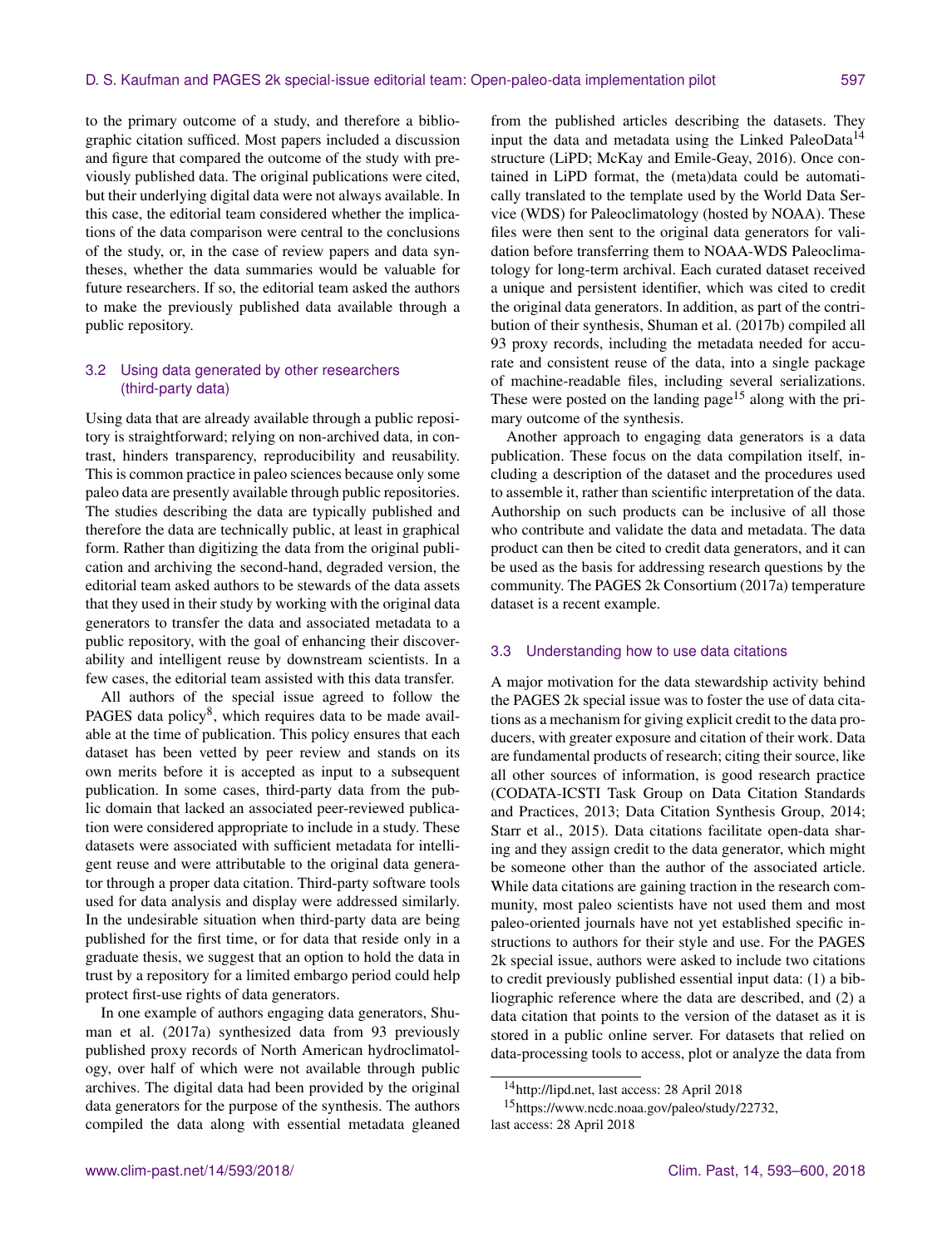a data repository, authors were asked to include a citation to the code or software. Authors were also asked to provide a data citation for the primary outcome of their study.

A data citation is different than a traditional bibliographic reference, which cites the article that describes the dataset. Instead, a data citation refers to the location of the original data as lodged in a pubic repository (e.g., PAGES 2k Consortium, 2017b). At the core of a data citation is a persistent identifier, which is machine actionable and globally unique (Fenner et al., 2016). The identifier is typically a DOI number (NOAA-WDS Paleoclimatology currently uses URLs). Other URL links that reference data or data-access tools on the Internet often break after a short time (Dellavalle et al., 2003) and should not be used. Data contained in supplementary information attached to an article do not suffice as a data citation because they might require a journal subscription to access, and publishing companies are not always recognized as secure long-term data repositories (e.g., a member of the ICSU World Data System<sup>16</sup>). In addition, journals do not provide the same level of curation and standardization for data and metadata as do community-based repositories. Sometimes, more than one article describes the same dataset, in which case a data citation is needed to resolve the provenance of the data. Sometimes, datasets evolve as additional information is gathered and the original data are upgraded or modified. Unlike journal supplements, the major paleo-data repositories offer a means for versioning of datasets, and the version can be specified as part of the data citation, although this practice and its conventions are not yet well described.

Authors chose different approaches to citing data sources and the editorial team did not prescribe a specific style. Some authors included the DOI (or URL issued by NOAA-WDS Paleoclimatology) identifiers within a table that listed the datasets used in the study. This structured format enables future users to conveniently access datasets directly from a list rather than having to locate the DOI (or URL) identifier within the references-cited section. On the other hand, including the data citations in the reference list makes it easier for publishers to capture and process the citations in the same way as other references (Cousijin et al., 2017). In the future, it may be possible for automated data harvesters to recognize and resolve DOI (or URL) identifiers from within the text outside of the reference list. Other authors used the familiar in-text call-out (author, year) and integrated the data citation into the references-cited section. Some authors included both an in-text call-out to the data citation and the DOI (or URL) within a table. Although somewhat redundant, this dual approach has merit. As journals move toward enforcing opendata practices, the specific content and placement of data citations will need be made explicit as part of the information to prospective authors.

The primary results of studies in the PAGES 2k special issue were lodged at public paleo-data repositories, and data

Clim. Past, 14, 593[–600,](#page-2-1) 2018 www.clim-past.net/14/593/2018/

citations, or just the DOI (or URL) identifiers, that point to these new datasets were incorporated into the data availability statement. The data citations for most studies linked to a landing page at either NOAA-WDS Paleoclimatology<sup>17</sup> or PANGAEA<sup>18</sup> where multiple input and output datasets are listed. For some of the data-synthesis and review articles, the authors added metadata to the input datasets to enhance the re-usability and formatted the data to improve machine readability. Rather than revising the original dataset, the modified datasets were included as part of the original contribution of the synthesis study and were listed on the landing page for that study, along with the major outcomes of the synthesis, sometimes in more than one digital format.

#### **4 Outlook**

Open-data sharing will accelerate as the advantages become more obvious and as practices that reduce the loss of valuable data become widely expected. The advent of metrics that track when and where data have been cited and reused will encourage data sharing by enabling data generators to quantify the impact of their scholarly product. Data stewardship is a natural element of the publication process when scientists often wrap up a study, and editors and reviewers have an opportunity to put established open-data policies into practice. Additional work is often required to prepare data with sufficient metadata for archival, but the effort is relatively modest compared to the work involved in the publication itself, and in consideration of the long-term benefits of data stewardship. Keeping the focus of data sharing on the essential data that are most likely to be useful for future studies helps to avoid unnecessary effort for the sake of following a blanket open-data policy. Considering the wide variety of paleo-data types and the recency of open-data policies, more examples like the PAGES 2k special issue will help editors and authors to navigate the ambiguities and challenges associated with implementing data best practices.

**Data availability.** No data sets were used in this article. The datareview comments for each article in the PAGES 2k special issue (McGregor et al., 2016) are available on the journal's website (see the "peer review" tab for each article).

**Team list.** Nerilie J. Abram (Research School of Earth Sciences and ARC Centre of Excellence for Climate Extremes, The Australian National University, Canberra, Australia), Michael N. Evans (Department of Geology & ESSIC, University of Maryland, USA), Pierre Francus (Institut National de la Recherche Scientifique, Centre Eau Terre Environnement, Québec, Canada and GEOTOP Research Center, Montréal, Canada), Hugues Goosse (Earth and Life

<sup>16</sup>[https://www.icsu-wds.org,](https://www.icsu-wds.org) last access: 28 April 2018

<sup>17</sup>[https://www.ncdc.noaa.gov/data-access/](https://www.ncdc.noaa.gov/data-access/paleoclimatology-data)

[paleoclimatology-data,](https://www.ncdc.noaa.gov/data-access/paleoclimatology-data) last access: 28 April 2018

<sup>18</sup>[https://www.pangaea.de,](https://www.pangaea.de) last access: 28 April 2018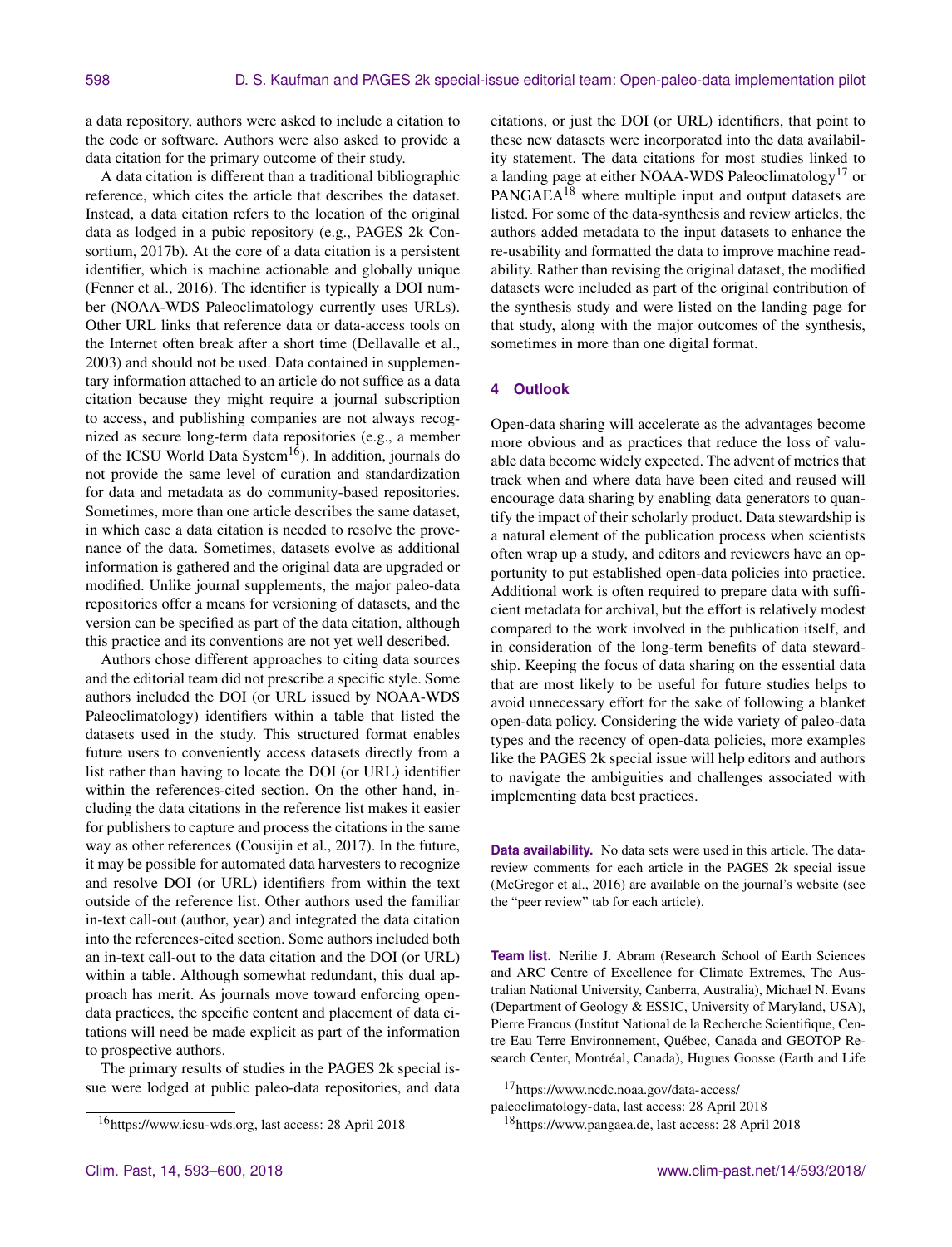Institute/Georges Lemaître Centre for Earth and Climate Research, Université Catholique de Louvain, Belgium), Hans W. Linderholm (Regional Climate Group, Department of Earth Sciences, University of Gothenburg, Sweden), Marie-France Loutre (PAGES International Science Office, Bern, Switzerland), Belen Martrat<sup>19</sup> (Department of Environmental Chemistry, Institute of Environmental Assessment and Water Research, Spanish Council for Scientific Research, Barcelona, Spain), Helen V. McGregor (School of Earth & Environmental Sciences, University of Wollongong, Australia), Raphael Neukom (Oeschger Centre for Climate Change Research & Institute of Geography, University of Bern, Switzerland), Scott St. George<sup>19</sup> (Department of Geography, Environment and Society, University of Minnesota, Minneapolis, USA), Chris Turney (School of Biological, Earth and Environmental Sciences, University of New South Wales, Sydney, Australia), Lucien von Gunten (PAGES International Science Office, Bern, Switzerland).

**Competing interests.** The authors declare that they have no conflict of interest.

**Special issue statement.** This article is part of the special issue "Climate of the past 2000 years: regional and trans-regional syntheses". It is not associated with a conference.

**Acknowledgements.** We thank the authors of the PAGES 2k special issue, Copernicus Publications, and the paleo-data repositories, who worked with us to develop practices to help reduce the loss of valued data. We are grateful to those who reviewed an earlier version of the paper and contributed to the frank debate in the interactive discussion, including its spin-offs on social media. This paper is a contribution to the Past Global Changes (PAGES) Data Stewardship Integrative Activity. PAGES is supported by the US National Science Foundation, and the Swiss Academy of Sciences. Helen V. McGregor and Nerilie J. Abram are supported by ARC Future Fellowships. Darrell S. Kaufman is funded by NSF-AGS-1602105.

Edited by: Denis-Didier Rousseau Reviewed by: Kerstin Lehnert and one anonymous referee

#### **References**

- CODATA-ICSTI Task Group on Data Citation Standards and Practices: Out of cite, out of mind: the current state of practice, policy, and technology for the citation of data, Data Science Journal, 12, CIDCR1–CIDCR7, https://doi.org[/10.2481/dsj.OSOM13-](https://doi.org/10.2481/dsj.OSOM13-043) [043,](https://doi.org/10.2481/dsj.OSOM13-043) 2013.
- Cousijin, H., Kenall, A., Ganley, E., Harrison, M., Kernohan, D., Lemberger, T., Murphy, F., Polischuk, P., Taylor, S., Martone, M., and Clark, T.: A data citation roadmap for scientific publishers, bioRxiv, https://doi.org[/10.1101/100784,](https://doi.org/10.1101/100784) 2017.
- Data Citation Synthesis Group: Joint Declaration of Data Citation Principles, edited by: Martone, M., San Diego CA, FORCE11, https://doi.org[/10.25490/a97f-egyk,](https://doi.org/10.25490/a97f-egyk) 2014.
- Dellavalle, R. P., Hester, E. J., Heilig, L. F., Drake, A. L., Kuntzman, J. W., Garber, M., and Schilling, L. M.: Going, going, gone: Lost Internet references, Science, 302, 787–788, https://doi.org[/10.1126/science.1088234,](https://doi.org/10.1126/science.1088234) 2003.
- Fenner, M., Crosas, M., Grethe, J. S., Kennedy, D., Hermjakob, H., Rocca-Serra, P., Durand, G., Berjon, R., Karcher, S., Martone, M., and Clark, T.: A data citation roadmap for scholarly data repositories, bioRxiv, https://doi.org[/10.1101/097196,](https://doi.org/10.1101/097196) 2016.
- Kattge, J., Díaz, S., and Wirth, C.: Of carrots and sticks, Nat. Geosci. 7, 778–779, 2014.
- Kaufman, D. S.: Bookkeeping or science: what's behind a paleo data compilation, available at: [http://blogs.nature.com/soapboxscience/2017/07/11/](http://blogs.nature.com/soapboxscience/2017/07/11/bookkeeping-or-science-whats-behind-a-paleo-data-compilation) [bookkeeping-or-science-whats-behind-a-paleo-data-compilation](http://blogs.nature.com/soapboxscience/2017/07/11/bookkeeping-or-science-whats-behind-a-paleo-data-compilation) (last access: 28 April 2018), 2017.
- Khider, D., Emile-Geay, J., McKay, N., Garijo, D., Ratnakar, V., Gil, Y., Zhu, F.: LinedEarth and 21st century paleoclimatology: reducing data friction through standard development, Abstract IN32A-03, American Geophysical Union fall meeting, 11–15 December, New Orleans, 2017.
- Lemprière, S.: Five things you can do today to make tomorrow's research open, available at: [http://blogs.nature.com/naturejobs/2017/11/22/five-things](http://blogs.nature.com/naturejobs/2017/11/22/five-things-you-can-do-today-to-make-tomorrows-research-open)[you-can-do-today-to-make-tomorrows-research-open](http://blogs.nature.com/naturejobs/2017/11/22/five-things-you-can-do-today-to-make-tomorrows-research-open) (last access: 28 April 2018), 2017.
- Loutre, M. F., Evans, M. N., Fritz, S. C., Tabor, C., Plumpton, H., Barnett, R., Zhang, Y., Razanatsoa, E., and Dearing Crampton Flood, E. (Eds.): "Global Challenges for our Common Future: a paleoscience perspective" – PAGES Young Scientists Meeting 2017, Clim. Past, [https://www.clim-past.net/special\\_](https://www.clim-past.net/special_issue912.html) [issue912.html,](https://www.clim-past.net/special_issue912.html) 2017.
- McGregor, H. V., Francus, P., Abram, N., Evans, M. N., Goosse, H., von Gunten, L., Kaufman, D., Linderholm, H., Loutre, M. F., Neukom, R., and Turney, C. (Eds.): Climate of the past 2000 years: regional and trans-regional syntheses, Clim. Past, [https:](https://www.clim-past.net/special_issue841.html) [//www.clim-past.net/special\\_issue841.html,](https://www.clim-past.net/special_issue841.html) 2016.
- McKay, N. P. and Emile-Geay, J.: Technical note: The Linked Paleo Data framework – a common tongue for paleoclimatology, Clim. Past, 12, 1093–1100, https://doi.org[/10.5194/cp-12-1093-](https://doi.org/10.5194/cp-12-1093-2016) [2016,](https://doi.org/10.5194/cp-12-1093-2016) 2016.
- McNutt, M., Lehnert, K., Hanson, B., Nosek, B. A., Ellison, A. M., and King, J. L.: Liberating field science samples and data, Science, 351, 1024–1026, 2016.
- Michener, W. K.: Ecological data sharing, Ecol. Inform., 29, 33–44, 2015.
- Molloy, J. C.: The open knowledge foundation: Open data means better science, PLoS Biol., 9, e1001195, https://doi.org[/10.1371/journal.pbio.1001195,](https://doi.org/10.1371/journal.pbio.1001195) 2011.
- PAGES 2k Consortium: A global multiproxy database for temperature reconstruction of the Common Era, Nature Scientific Data, 4, 170088, https://doi.org[/10.1038/sdata.2017.88,](https://doi.org/10.1038/sdata.2017.88) 2017a.
- PAGES 2k Consortium: A global multiproxy database for temperature reconstructions of the Common Era. World Data Center for Paleoclimatology, available at: [https://www.ncdc.noaa.gov/](https://www.ncdc.noaa.gov/paleo/study/21171) [paleo/study/21171](https://www.ncdc.noaa.gov/paleo/study/21171) (last access: 28 April 2018), 2017b.

<sup>19</sup>Data reviewers in addition to the official co-editors of the special issue.